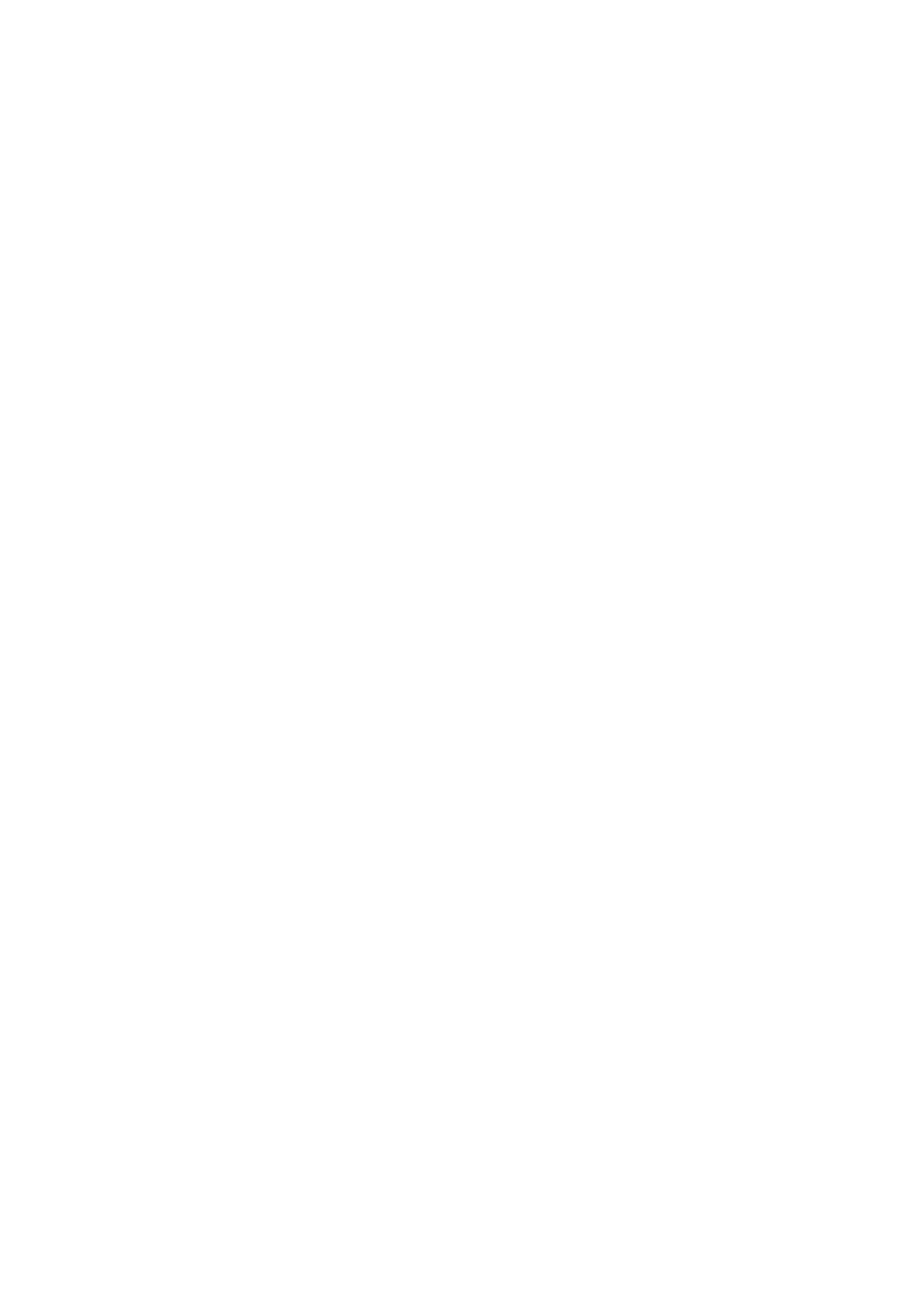#### **Part I. Introduction**

- **1.** At its 100th Session (2011), the International Labour Conference adopted the Domestic Workers Convention (No. 189), and Recommendation (No. 201), 2011. <sup>1</sup> This is the first time that the ILO has adopted international labour standards dedicated to this particular group of workers.
- **2.** According to recent ILO estimates, at least 52.6 million persons above the age of 15 worldwide engage in domestic work as their principal job; and 83 per cent of them are women. <sup>2</sup> Domestic work is a truly global phenomenon, concerning developing and highincome countries alike, and on the rise everywhere. It accounts for 3.6 per cent of wage employment worldwide, representing 0.9 per cent of wage employment in industrialized countries, almost 12 per cent of wage employment in Latin America and the Caribbean, 8 per cent in the Middle East, and about 5 and 3.5 per cent in Africa and Asia, respectively.
- **3.** The Convention and Recommendation are the result of in-depth and fruitful discussions among the constituents. The final texts were achieved through tripartite consensus and adopted with overwhelming support.<sup>3</sup> Broad interest and support for the new standards have been expressed also by the United Nations, the European Union (EU)<sup>4</sup> and other international organizations and bodies (see paragraph 28 below).
- **4.** The Convention and Recommendation recognize that, while domestic workers make important contributions to the well-being and functioning of families, labour markets and economies, they experience huge decent work deficits owing to serious legal and policy gaps. <sup>5</sup> The new instruments lay down basic principles and minimum labour standards for domestic work, while recognizing its specific nature, the varied employment arrangements in which domestic workers are employed, and the differing legal regimes and socio-economic circumstances of member States.
- **5.** Alongside the new instruments, in June 2011 the Conference also adopted the resolution concerning efforts to make decent work a reality for domestic workers worldwide. It invites the Governing Body to request the Director-General, subject to the availability of resources, to consider measures in a number of areas related to the promotion of decent

http://www.ilo.org/travail/whatwedo/publications/lang--en/docName--WCMS\_155951/index.htm.

<sup>3</sup> ILO: *Provisional Record* No. 30, International Labour Conference, 100th Session, Geneva, 2011, pp. 6−8.

<sup>4</sup> European Parliament: *Resolution on the proposed ILO Convention supplemented by a Recommendation on domestic workers* (RSP/2011/2678) at: http://www.europarl.europa.eu/ sides/getDoc.do?type=TA&reference=P7-TA-2011-0237&language=EN&ring=B7-2011-0296 .

<sup>5</sup> See ILO: *Decent work for domestic workers*, Report IV(1), International Labour Conference, 99th Session, Geneva, 2009; *Coverage of domestic workers by key working conditions laws*, Domestic Work Policy Brief No. 5 (Geneva, 2011), available at http://www.ilo.org/travail/whatwedo/publications/lang--en/docName--WCMS\_157509/index.htm.

 $1$ <sup>1</sup> The texts of Convention No. 189 and Recommendation No. 201 can be found on the ILO website at: www.ilo.org/ilolex/english/index.htm.

<sup>&</sup>lt;sup>2</sup> Many more millions engage in domestic work as a secondary occupation, are children less than 15 years, or are simply unregistered and hidden from official statistics. It is therefore reasonable to suppose the actual numbers of domestic workers to be considerably higher. See ILO: *Global and regional estimates on domestic workers*, Domestic Work Policy Brief No. 4 (Geneva, 2011), available at: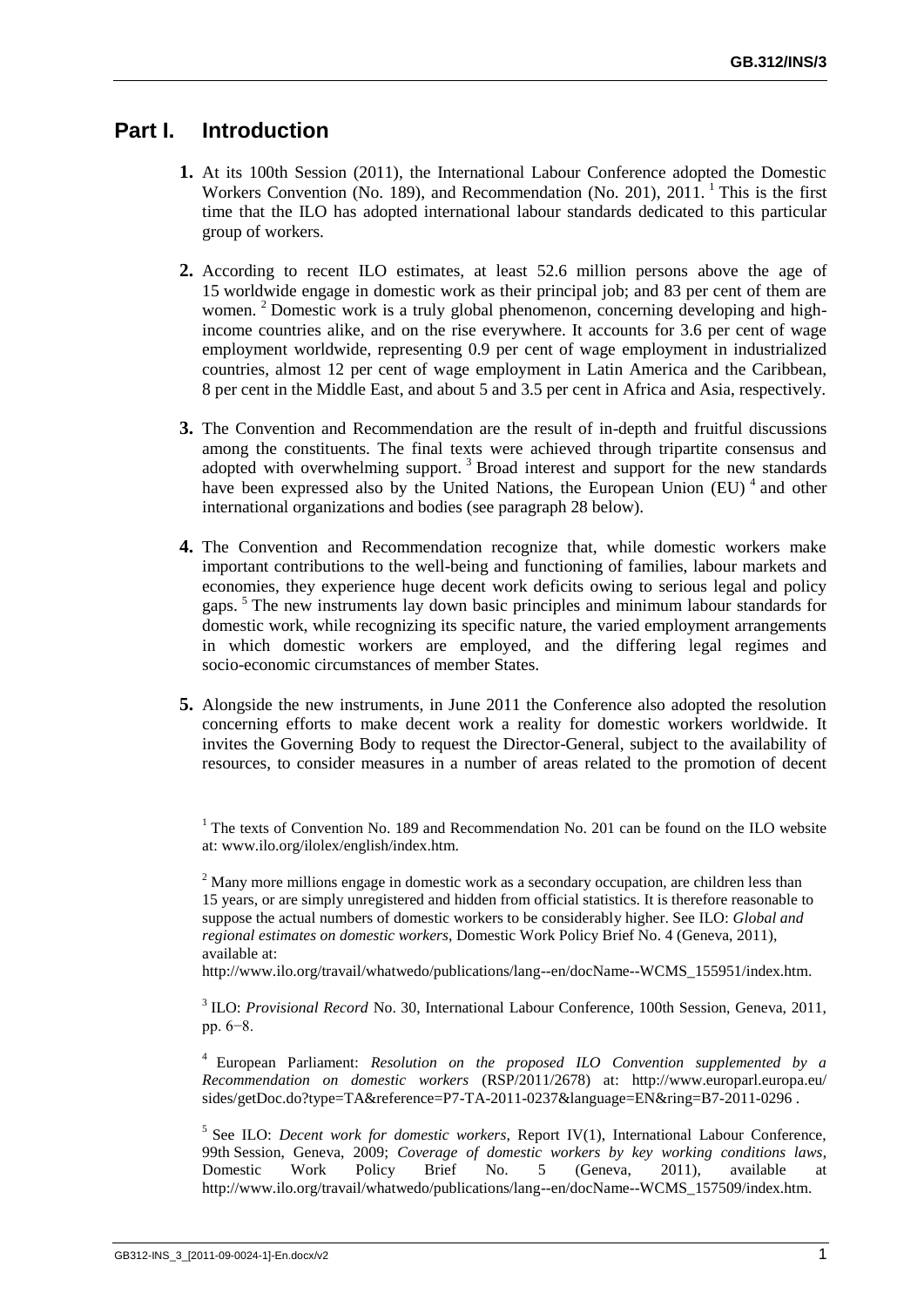work for domestic workers. More specifically the resolution identifies the following areas for action:

- promotion, through appropriate initiatives, of the widespread ratification of the Convention and the effective implementation of the Convention and Recommendation;
- support for governments and employers' and workers' organizations in the sharing of knowledge, information and good practices on domestic work;
- promotion of capacity building of governments and employers' and workers' organizations to ensure decent working conditions for domestic workers; and
- cooperation with regard to the promotion of decent work for domestic workers between the International Labour Organization and other relevant international organizations.
- **6.** The purpose of this paper is to propose a framework for ILO action to implement the resolution mentioned in paragraph 5. It suggests a strategy and main areas of ILO assistance to member States. Specific country-level priorities, targets and resources will be elaborated based on the Governing Body's decision on this proposed framework and on the consultations between headquarters and field offices on specific country priorities for the Programme and Budget for 2012–13 that will take place in November 2011.

#### **Convention No. 189 and Recommendation No. 201 at a glance**

- **7.** The new instruments make it clear that domestic workers, like other workers, are entitled to fundamental rights at work and to minimum labour and social protection. The new Convention and Recommendation are grounded on the principle of non-less favourable treatment between domestic workers and workers generally. They contain important provisions concerning working and living conditions, ranging from working time and remuneration to occupational safety and health. These are areas where the exclusion or inclusion, under more disadvantaged terms, of domestic workers in national law is most apparent, and constitutes an important source of their social and economic vulnerability.
- **8.** The new instruments also recognize that private employment agencies can play a positive role in creating opportunities for decent employment in the domestic work sector and that this also requires appropriate legal frameworks, including protection of workers from abusive practices.
- **9.** Considering that the large majority of domestic workers are women from disadvantaged groups who are over-represented among low-paid workers, the new standards constitute an important step towards gender equality in the world of work and reduction of income inequality. The new instruments also recognize that certain groups of domestic workers, such as migrant domestic workers, young domestic workers and workers who reside in the household for which they work (the so-called "live-in" domestic workers), face particular needs and risks that require specific measures.
- **10.** Cognizant of the varied socio-economic realities and possibilities of member States, the Convention allows for some flexibility in respect of its implementation. The Recommendation provides practical guidance for the design and implementation of effective measures to promote decent work for domestic workers. Both instruments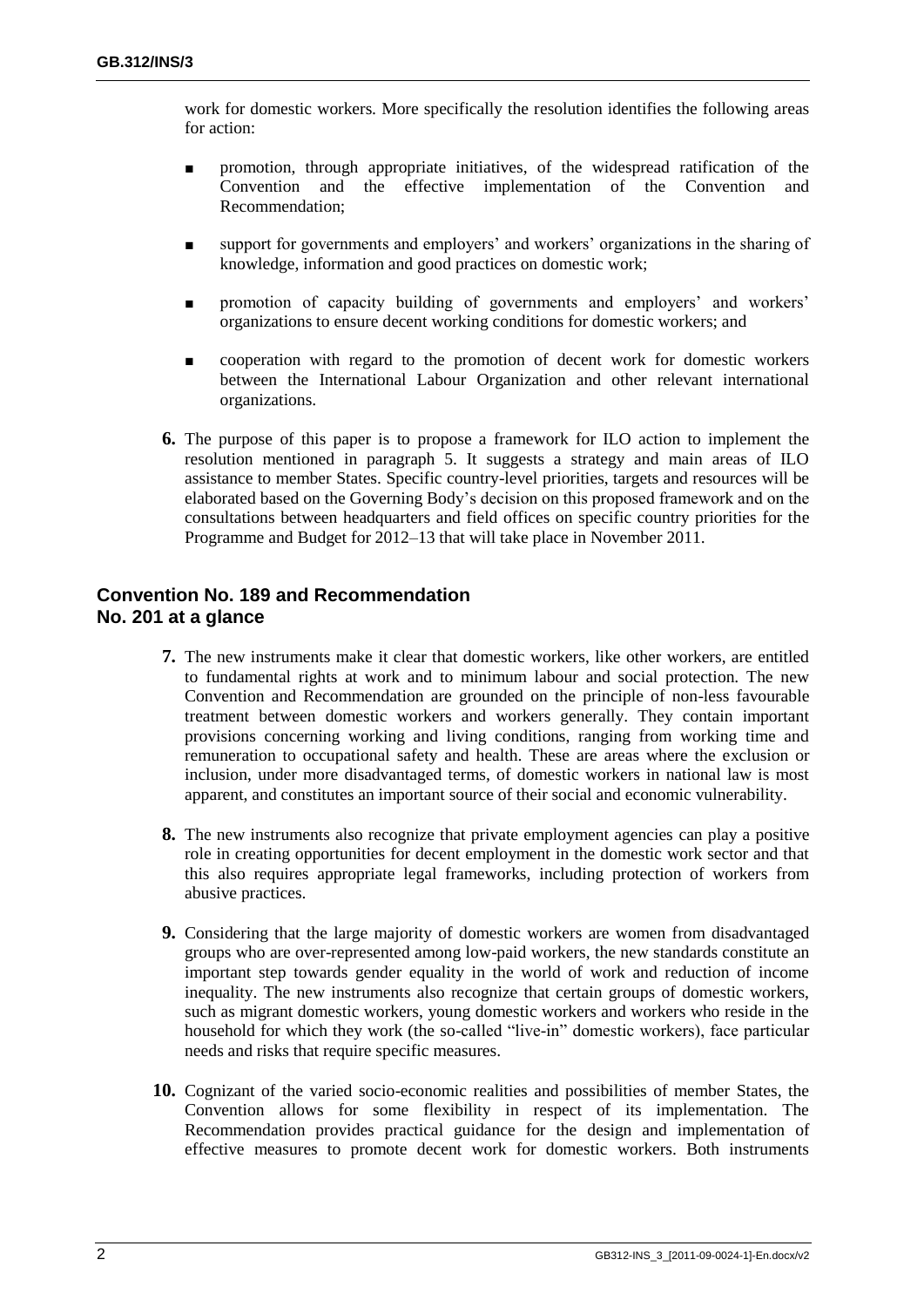emphasize social dialogue as a key principle of the implementation process (see paragraph 22 below).

**11.** Significant and valuable work on domestic work by the ILO has been under way for some years, but addressing only specific aspects of it, e.g. child domestic labour; forced labour and trafficking into domestic work; and discrimination in employment due to gender, race and nationality. <sup>6</sup> Convention No. 189 and Recommendation No. 201 provide the guiding framework for a more comprehensive and better integrated approach. While the ILO's experience in promoting fundamental principles and rights at work for domestic workers is well-established, work in policy areas such as working conditions, occupational safety and health, social security and enforcement mechanisms requires further impetus. This is essential if the Office is to effectively assist the ILO's constituency in delivering decent work for this category of workers at the country level.

#### **Part II. The follow-up: Strategy for action**

- **12.** Making decent work a reality for domestic workers requires a combination of policy interventions whose sequencing and timing would vary from country to country, according to national priorities, as reflected, among others, in Decent Work Country Programmes, realities and possibilities. Regardless of these differences, however, action in four core areas is proposed across countries. These include: the promotion of the ratification and implementation of the new Convention and of the implementation of the new Recommendation; building and strengthening institutions at the country level; facilitating the organization and representation of domestic workers and their employers; and awareness raising and advocacy. Applied research and its dissemination underpin each of these core areas.
- **13.** A number of member States in the past years have embarked on initiatives to establish laws and policies aimed at improving the social and labour protection of domestic workers, often with the ILO's technical and financial support (see paragraph 17 below). Several among them have already expressed their intention to ratify the Convention (e.g. Brazil, Namibia, Norway, the Philippines and Uruguay), while others are considering such a possibility. Many other member States still require some time to put in place effective laws, policies and practical measures for the realization of decent work for domestic workers.
- **14.** The next four years will be critical. A rapid entry into force of the Convention, which requires two ratifications, will be important to maintain the tremendous interest and momentum that its adoption has generated. This initial period is also crucial for promoting national assessments and action plans on decent work for domestic workers that will permit member States to understand what is required for effective implementation of Convention No. 189. Experience and lessons from this initial phase, in turn, are expected to encourage the design of better-targeted initiatives that may result in widespread ratification and implementation in the longer term. For these reasons, and without prejudice to ongoing or planned initiatives related to domestic work, it is suggested that in the next two to four years the Office combine and coordinate its efforts in a systematic manner in ten specific countries (two per region) where conditions for ratification and implementation of the new Convention appear to be ripe. One key indicator for such condition would be expressed political commitment together with the existence of political processes aimed at improving the legal and policy frameworks on domestic work. As

<sup>6</sup> ILO: *Decent work for domestic workers*, Report IV(1), op. cit., pp. 87−91.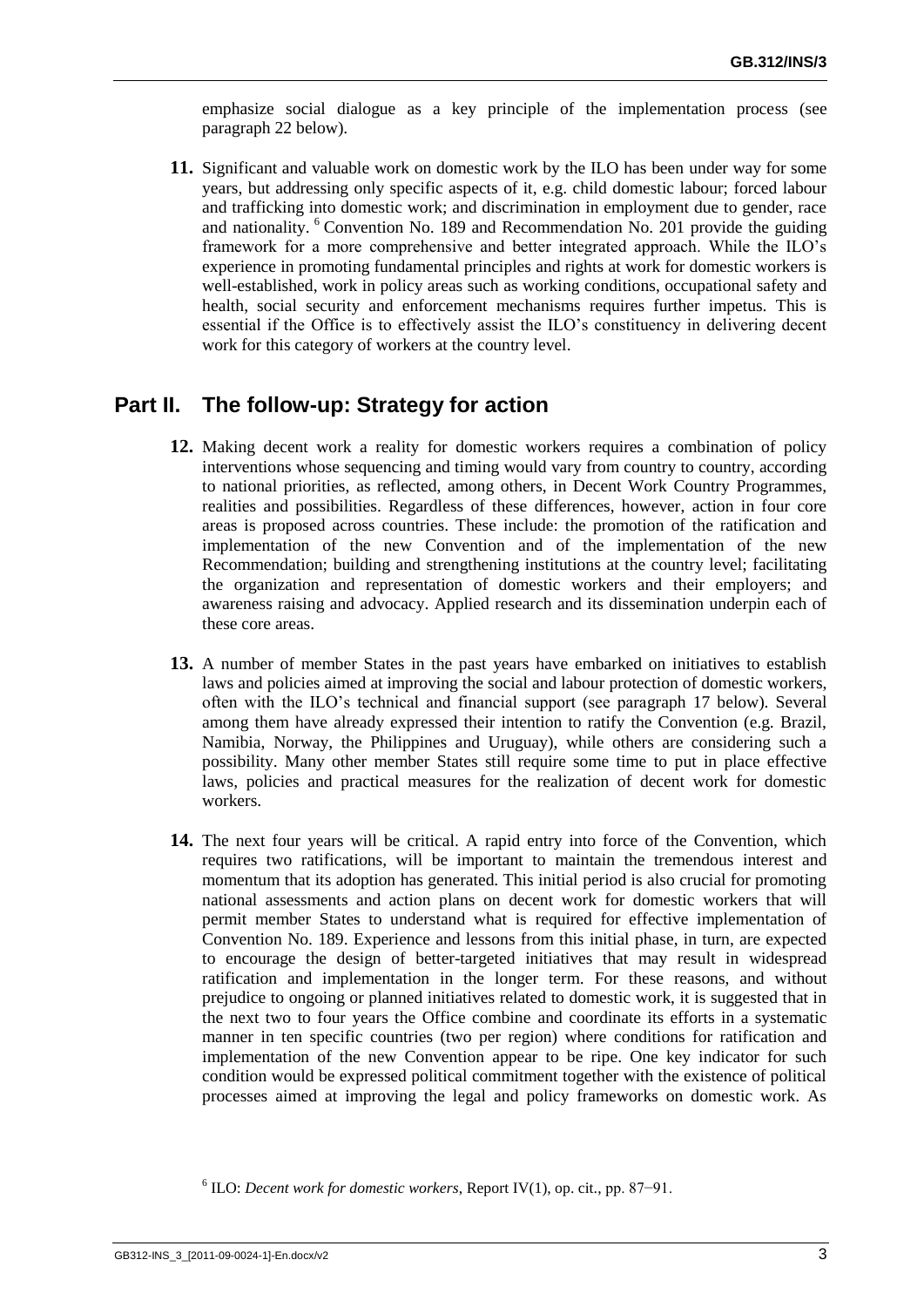highlighted in paragraph 12 above, action in the selected countries would involve initiatives on a range of fronts.

#### **1. Promotion of ratification and implementation of the new Convention**

- **15.** Action towards the ratification and implementation of Convention No. 189, supplemented by Recommendation No. 201, requires the involvement of all tripartite constituents. The role of the ILO Office, including the Bureau for Workers' Activities (ACTRAV) and the Bureau for Employers' Activities (ACT/EMP), will be to support social dialogue on decent work for domestic workers and efforts at the national level to study the possibility of ratifying Convention No. 189: in this regard, the Office, upon request, will assist the concerned authorities in the examination of national law and practice in the light of the Convention and the preparation of measures to overcome gaps identified.
- **16.** Because legislative reform can be long and complex, involving not only ILO traditional tripartite partners but also other government ministries, parliamentarians, and organizations of domestic workers and of their employers, the ILO must be ready to engage in this process at country level on a sustained basis for at least three years.

#### **2. Building and strengthening capacities and institutions at the national level**

- **17.** Since 2009, some countries have embarked on initiatives to design new legislation or policies aimed at improving working conditions and social security of domestic workers, e.g. in Argentina, China, India, Indonesia, Jordan, Lebanon, Paraguay, the Philippines, the United States (State of New York, California) and Zambia.
- **18.** Even prior to the adoption of Convention No. 189 and Recommendation No. 201, the ILO had already received requests from several countries for practical guidance and assistance, among them the Plurinational State of Bolivia, Lebanon, the Philippines, Rwanda and Uruguay. A number of country programme outcomes in the ILO Programme and Budget for 2010−11 address domestic workers (see appendix). The forthcoming Programme and Budget for 2012−13 is also expected to include a number of country programme outcomes related to domestic work. Based on information received from national constituents and field offices, a number of countries are ready to improve, revise or introduce the legal, policy and institutional conditions necessary to ratify and/or effectively implement Convention No. 189, but they are at different stages and thus may require different forms of ILO assistance. For example, a few are relatively advanced and require legal and policy reviews leading to ratification; some require building institutional capacities for implementation, such as in dispute settlement or enforcement; others require as a first step wider awareness raising and policy dialogues on the Convention. These specificities will be elaborated through consultations with field offices and across the relevant technical departments at headquarters.
- **19.** Based on demands expressed, ILO technical assistance may cover the following areas:
	- labour law reform;
	- improvement of data collection and statistics to better capture domestic work;
	- social security, including maternity protection;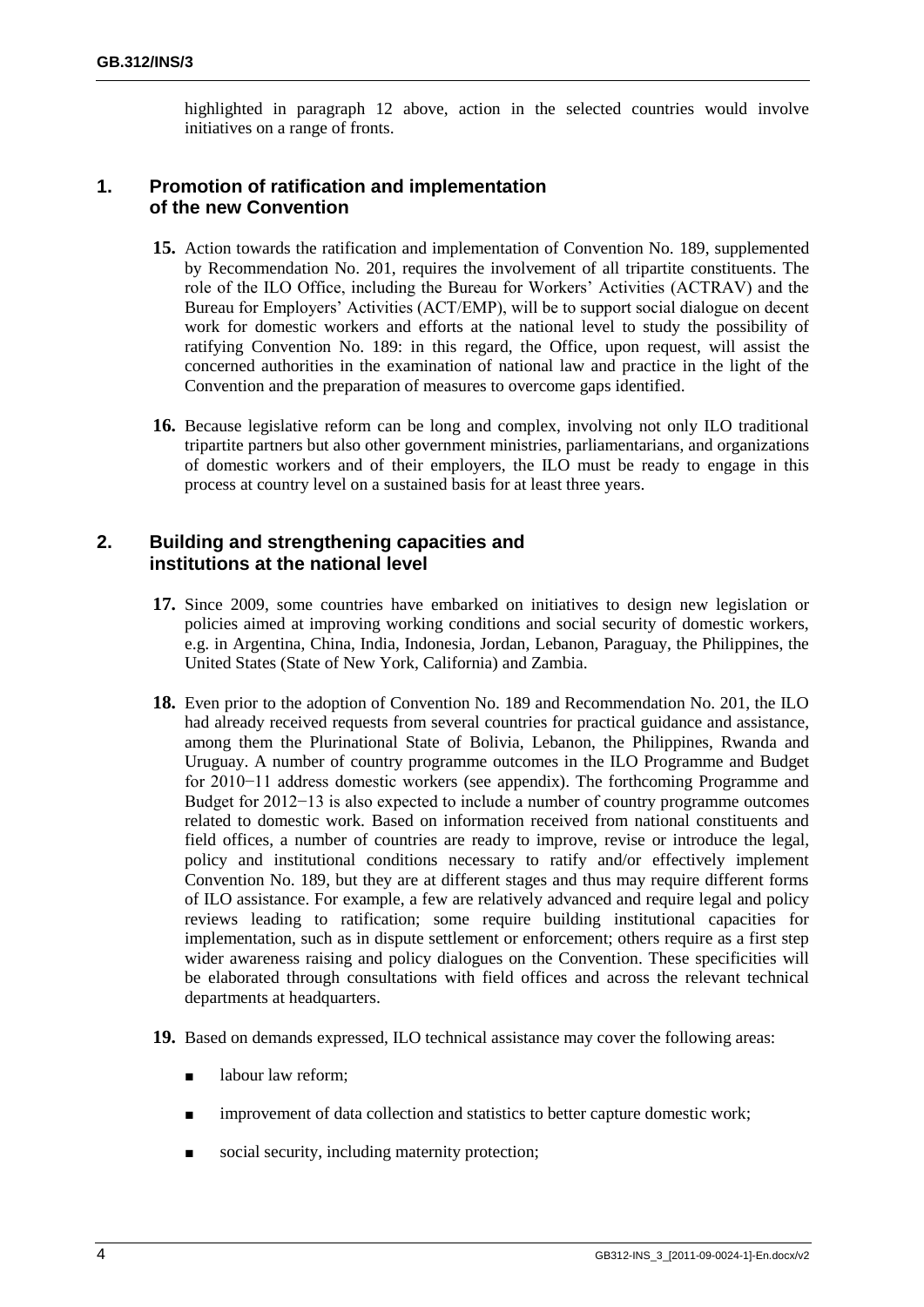- employment, social security and immigration regimes governing migrant domestic workers;
- occupational safety and health;
- skills development for domestic workers;
- private employment agencies;
- collective bargaining mechanisms;
- recruitment and placement of domestic workers, as well as settlement of disputes; and
- enforcement mechanisms.
- **20.** National capacity building may involve a range of policy actors, governance institutions, workers' and employers' organizations and private employment agencies; and may include knowledge sharing, training, feasibility studies and pilot-testing of new schemes, and development of local experts' support networks.

#### **3. Promoting the organization of domestic workers and their employers**

- **21.** As domestic work is carried out in private homes, most domestic workers typically have little contact with other workers and often are either unorganized or organized in volatile, understaffed and unequipped associations. Isolated, and without voice and organization, they would be in a weak position to claim their rights. Employers of domestic workers are equally hardly organized, and both groups have little or no experience in collective bargaining or in dealing with authorities on labour laws and social security.
- **22.** The international trade union movement, through the International Trade Union Confederation and its regional affiliates and the Global Union federations, played an active role in the process which led to the adoption of the new standards. It provided, in particular, a platform for domestic workers to voice their own expectations and demands. The international trade union movement is now committed to promoting the ratification of the new Convention, and to encouraging the organization and affiliation of domestic workers in established trade unions.
- **23.** Employers' representatives to the 2011 Conference expressed their readiness to engage in dialogue on improving the working and living conditions of domestic workers. At the country level, there are already examples of national employers' organizations that have started to do so, e.g., in Zambia. In the context of the standard-setting process, the International Organisation of Employers has actively engaged in international discussions concerning private employment agencies, which play an important role in recruiting and placing migrant domestic workers.
- **24.** The new Convention and Recommendation explicitly recognize the importance of workers' and employers' organizations. Generally, implementation measures are to be taken in consultation with them. Consultations are more specifically envisaged on measures regarding occupational safety and health, social security, and private employment agencies. This is underpinned by provisions on the protection and promotion of freedom of association and the right to collective bargaining in the domestic work sector.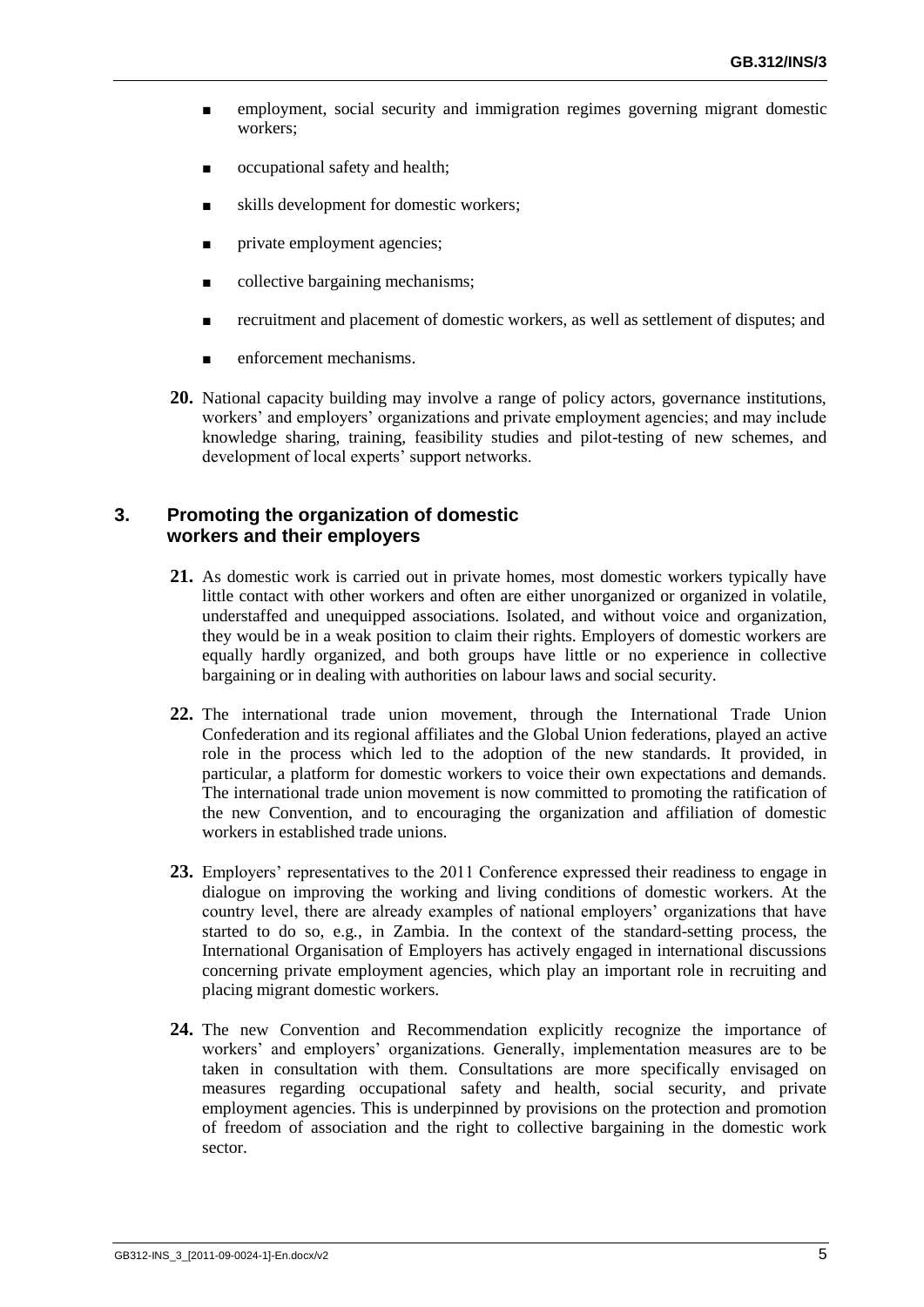**25.** In this regard, ILO technical assistance, through ACTRAV and ACT/EMP and upon request of the organizations concerned, will: (i) collaborate with and assist trade unions to develop their capacities to respond to the needs of domestic workers, to organize them and give them voice and representation in the mainstream trade union movement; (ii) collaborate with and assist employers' organizations to address domestic work issues, including the development of programmes to strengthen good practices among private employment agencies that recruit, place and/or hire domestic workers, and to support organizations of employers of domestic workers; and (iii) strengthen the organization and negotiating capacity of domestic workers and of employers of domestic workers.

#### **4. Awareness raising and advocacy through applied research and its dissemination**

- **26.** A sound knowledge base on domestic work and approaches to regulating it is essential to informed, meaningful policy dialogue, awareness raising and action at national, regional and international levels. For purposes of assessing and formulating national policies, legislation and action programmes on domestic work, national constituents in a number of countries and members of the Conference Committee on Domestic Workers have pointed to the need for reliable, broader-based empirical data.
- **27.** There is also a considerable demand for cross-country, cross-regional sharing of practical knowledge and experiences in addressing domestic work issues. The ILO's future research and knowledge-sharing strategy on domestic work will build upon the recently developed methodology for estimating the number of domestic workers and coverage of legal protection, and on other studies already undertaken by the Conditions of Work and Employment Programme (TRAVAIL), the International Migration Branch (MIGRANT), the International Programme on the Elimination of Child Labour (IPEC), ACTRAV and ILO field offices (in Beijing, Beirut, Brasilia, Dar es Salaam, Hanoi, New Delhi and Santiago), and will aim for broader-based data and surveys. Future research will have three streams: (i) improving methodologies for monitoring the number of domestic workers and trends in their conditions of work and employment; (ii) a policy thematic stream, aimed at building a critical mass of knowledge on specific policy themes such as remuneration, working time, occupational safety and health, social security, links between immigration and labour policy and regulation, dispute settlement and enforcement, collective bargaining, private employment agencies and skills development; and (iii) a countryspecific stream, aimed at building in-depth understanding of the multiple aspects of domestic work and the relative effects of different policies and regulations concerning domestic workers on labour markets and inequalities, informal or undeclared work and poverty, and the quality of domestic services alike. As a cost-effective strategy, the ILO will continue to work with the academic community and other national partners, and will strengthen networks with them through varied modes of partnership.

#### **5. Cooperation between the ILO and other UN agencies on issues pertaining to domestic work**

**28.** During the standard-setting process which culminated in the adoption of the new instruments on domestic workers, the Office had developed relationships in this area with a number of UN organizations and bodies, including the United Nations Entity for Gender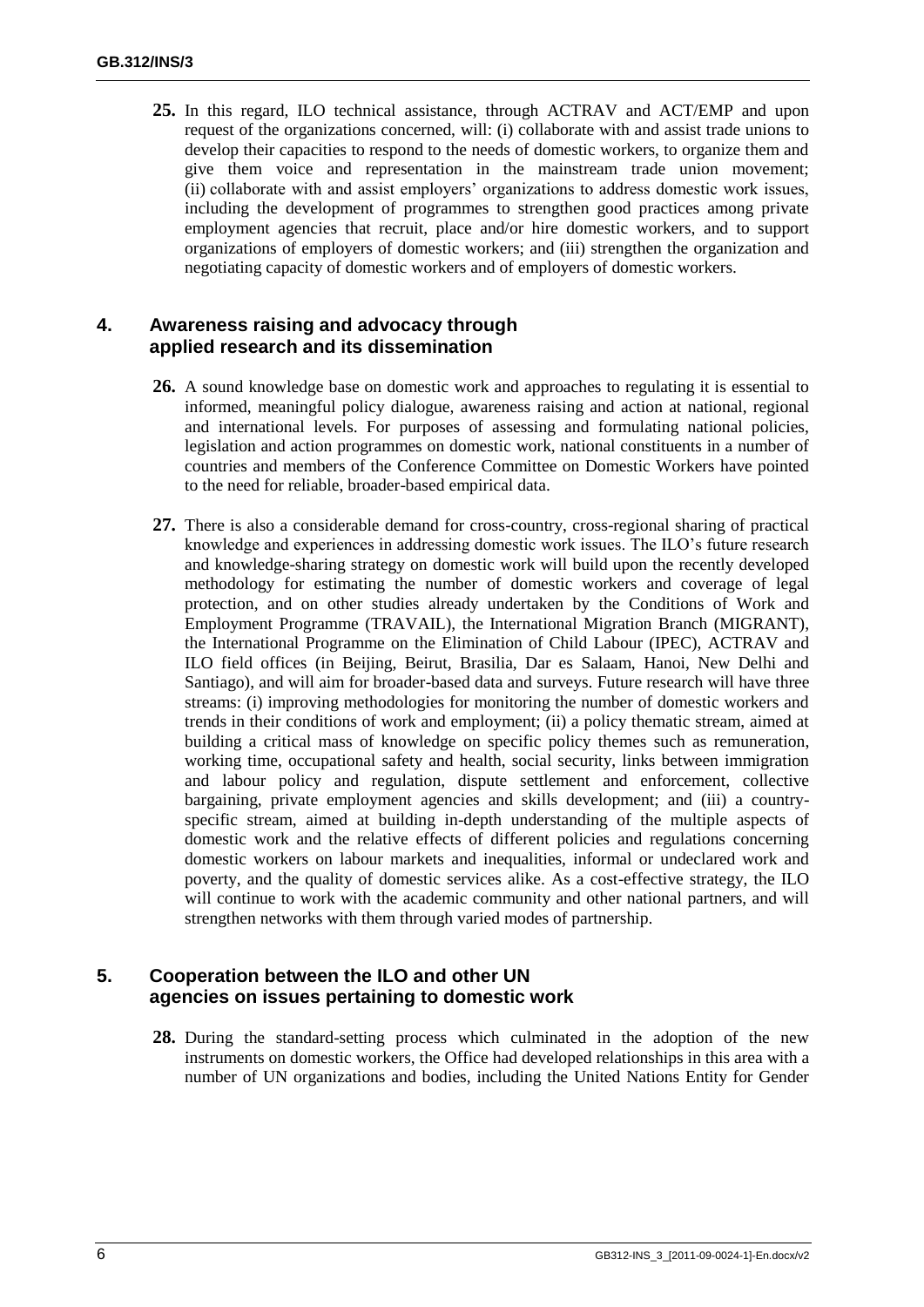Equality and the Empowerment of Women (UN Women),  $^7$  the Office of the High Commissioner for Human Rights, and several UN human rights treaty bodies and special procedures of the Human Rights Council. More recently, contacts have been initiated with the Organization for Security and Co-operation in Europe (OSCE).

- **29.** The new instruments provide the ILO with an opportunity to strengthen its partnership with these organizations, including with respect to the promotion of their ratification and implementation. Such cooperation is essential for: (i) ensuring consistency in terms of messages and approaches towards the effective regulation and enforcement of domestic work; (ii) reaching out to relevant constituencies beyond the ILO's own; and (iii) identifying potential synergies and complementarities, for the sake of greater costeffectiveness.
- **30.** The new Convention and Recommendation provide the Office with an opportunity to "lead by example" through the development of a code of conduct for its own staff that resort to domestic workers' services, in line with the thrust of these instruments. This would lend further legitimacy and credibility to the ILO's commitment towards making decent work a reality for domestic workers. The ILO, in turn, could offer such a code to UN agencies or other international organizations for their consideration.

#### **Institutional framework for implementation**

- **31.** Because of the cross-cutting nature of domestic work and the country focus of the proposed action plan, the coordinated efforts of several technical departments at headquarters and the concerned field offices will be required. The following mechanisms will be put in place:
	- (a) a technical working group at headquarters, consisting of the Labour Protection Department (PROTRAV), the International Labour Standards Department (NORMES), the Industrial and Employment Relations Department (DIALOGUE) and the Labour Administration and Inspection Programme (LAB/ADMIN), which will elaborate and assess respective roles and contributions in consultation with ACTRAV and ACT/EMP and the field structure;
	- (b) one coordinator in each ILO regional office, who will be responsible for mobilizing and coordinating contributions and proper consultation and information flows among different participants, especially the concerned ILO offices; and
	- (c) an interregional, knowledge-sharing forum for headquarters and field representatives to be held at the end of 2013 to distil the lessons learned and provide insights for the subsequent stages.
- **32.** The financial resources required for the implementation of this action plan will be raised consistently with the ILO's technical cooperation strategy as adopted by the Governing Body. The resource mobilization and allocation is part of the ILO's overall integrated resource framework, where the regular budget, regular budget technical cooperation, extrabudgetary technical cooperation and Regular Budget Supplementary Account are allocated through the outcome-based workplanning process to priority country programme outcomes and global products, using the resource gaps identified.

 $7$  On 13 June 2011, the ILO and UN Women signed a Memorandum of Understanding which identifies domestic work as one area of common interest. The text of the MOU is available at http://www.ilo.org/public/english/bureau/leg/download/un-women-mou.pdf.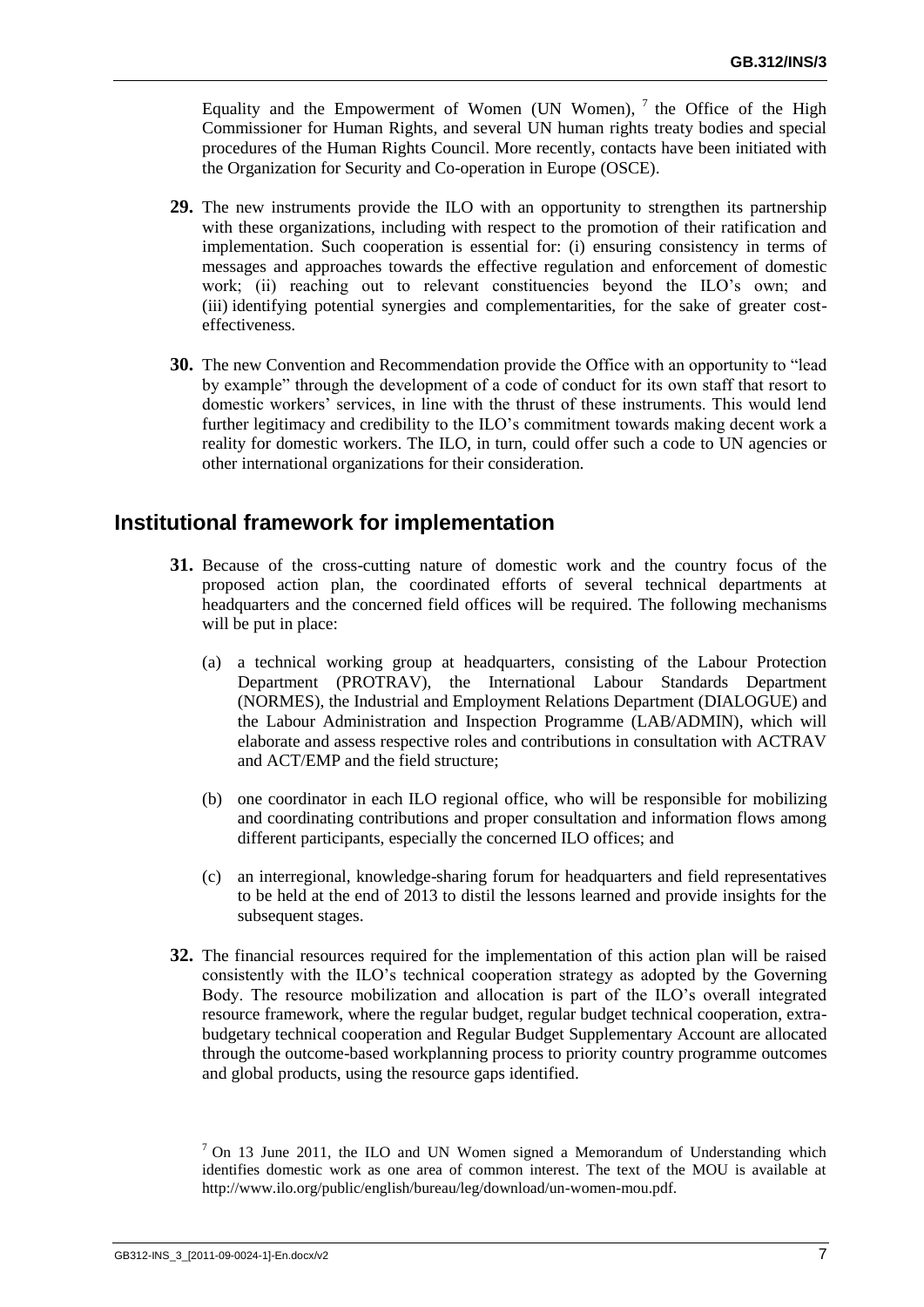- **33.** *The Governing Body may wish to:*
	- *(a) advise the Office on how to modify, improve or complement the above strategy for action; and*
	- *(b) request the Director-General to take into consideration this strategy in preparing future programme and budget proposals and facilitating extrabudgetary resources.*

Geneva, 19 September 2011

*Point for decision:* Paragraph 33